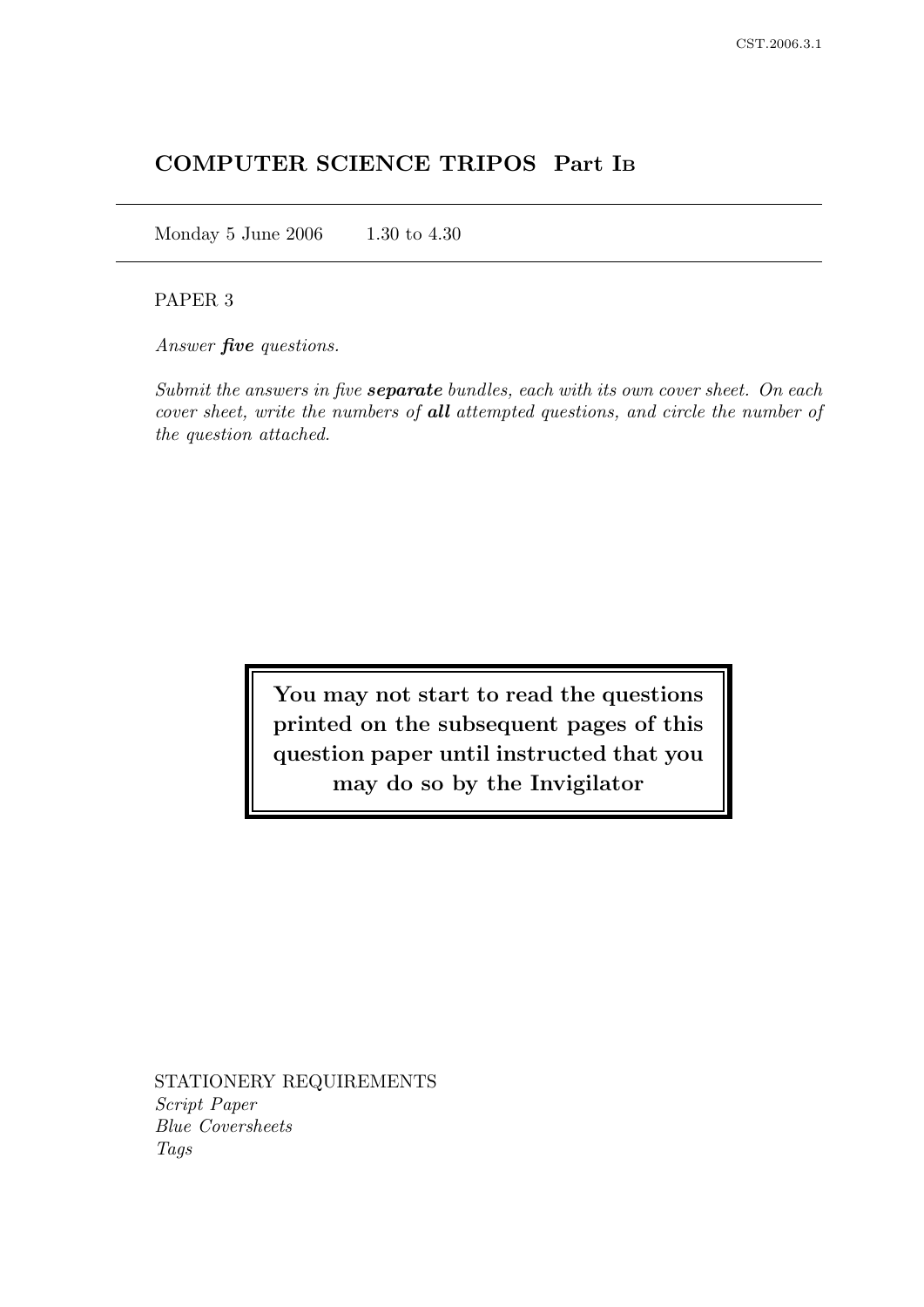# 1 ECAD

- (a) In the Verilog hardware description language, what is the difference between continuous, blocking and non-blocking assignments? [6 marks]
- (b) What is the labelled circuit diagram which corresponds to the following snippet of Verilog? [3 marks]

```
reg [1:0] s;
wire t;
always @(posedge clk) s \leq {s[0], t};
```
 $(c)$  A naïve programmer has written the following Verilog module to sort two 4-bit values **a** and **b** such that  $a < b$ .

```
module sort2(clk,a,b);
  input clk;
  input [4:0] a;
  input [4:0] b;
  wire [4:0] t;
  always @(clk) begin
    if(a>b) begin
      t \leq a;
      a \leq b;
      b \leq t;
    end
  end
endmodule
```
- (i) What is wrong with the code above?  $[6 \text{ marks}]$
- $(ii)$  How would you correct this module so that it takes two values as input and outputs the sorted values one clock cycle later? [5 marks]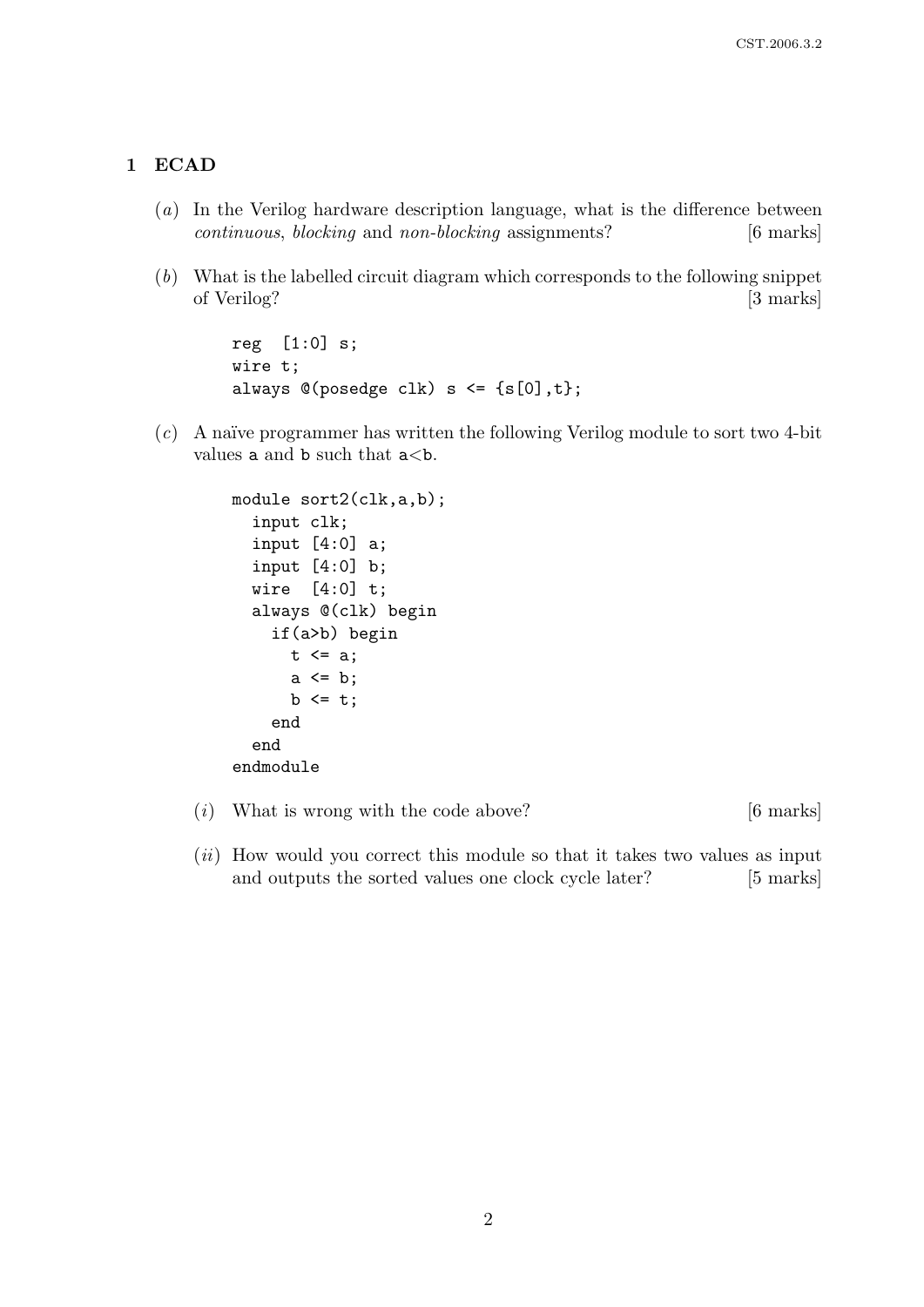#### 2 Data Structures and Algorithms

(a) Briefly explain what a binary search tree (BST) is, listing its properties. Is the following binary tree a BST or not, and why?



[3 marks]

- (b) Describe an optimally efficient algorithm to find the predecessor of a given node  $n$  in a BST and explain why it works.  $[6 \text{ marks}]$
- $(c)$  Describe an optimally efficient algorithm for deleting a node d from a BST when neither of d's subtrees is empty. Explain why it works and prove that what remains is still a BST. [5 marks]
- (d) Assume that node l, whose key is  $k_l$ , is a leaf of a BST and that its parent is node p, with key  $k_p$ . Prove that, of all the keys in the BST,  $k_p$  is either the smallest key greater than  $k_l$  or the largest key smaller than  $k_l$ . [6 marks]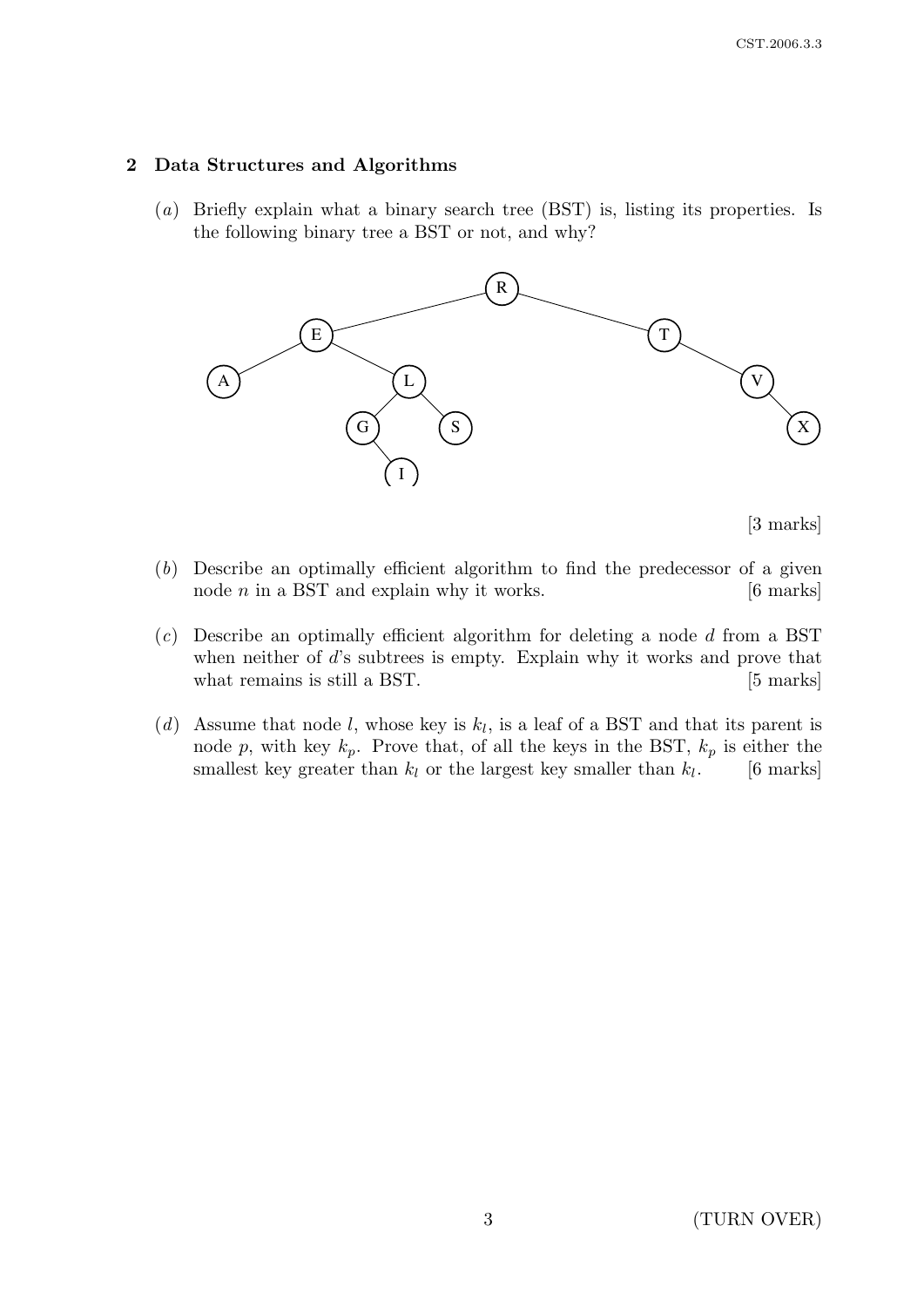## 3 Artificial Intelligence I

(a) Give a detailed description of the minimax algorithm for two-player games, illustrating your answer using the following game tree.



[10 marks]

- (b) Describe the modifications required to the minimax algorithm in order to apply it to realistic games. [5 marks]
- (c) Give a detailed description of the technique of  $\alpha \beta$  pruning, again illustrating your answer using the game tree above. [5 marks]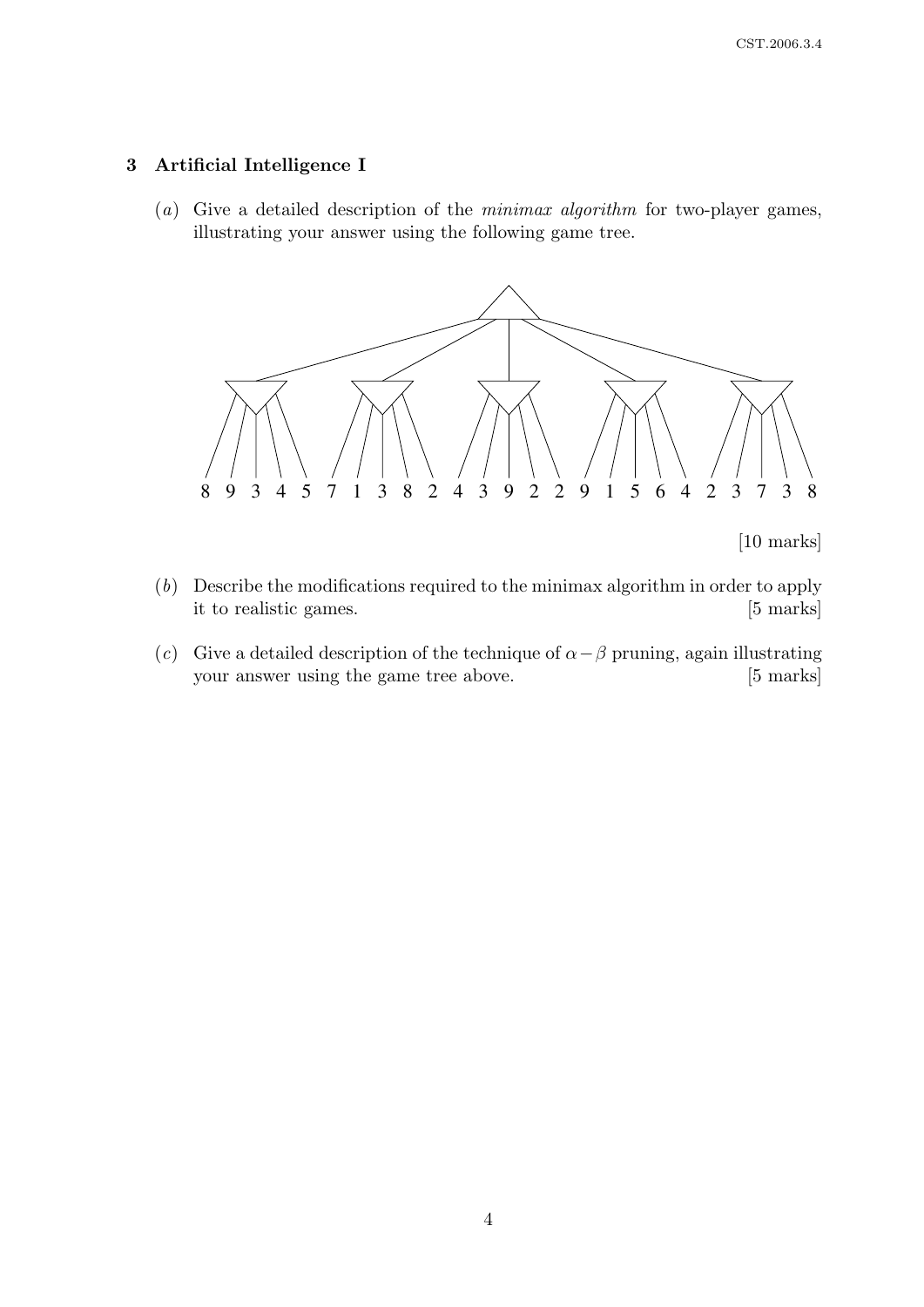#### 4 Comparative Programming Languages

(a) In order to remove the overhead of a function call, a programmer decides to replace all calls to a function f with the macro F, where f and F are defined as follows:

```
int f(int x) { return x+x; }#define F(X) (X)+(X)
```
- $(i)$  Give two valid C expressions involving f which produce different results when **F** is substituted for **f**. Justify your answer. [4 marks]
- (*ii*) State the C language feature which can be used to correctly remove the overhead of a function call. [1 mark]
- (b) Consider the following:

```
static struct link {
  int v;
  struct link *next;
} *head=0;
void convert(int a[], int len);
```
Write a function definition for convert which updates head to point to a linked-list containing the elements of a in the same order. You may assume len contains the number of elements in a. [5 marks]

(c) Consider the following  $C++$  declaration:

template<int n> int SumSquares();

(i) Using function specialisation, provide an implementation of SumSquares so that, given an integer N, SumSquares<N>() returns:

$$
\sum_{i=1}^{\texttt{N}} i^2
$$

[5 marks]

 $(ii)$  Compare and contrast the functionality of the C preprocessor and the  $C++$  template system. Explain why it is not possible to write a  $C$ preprocessor macro to implement SumSquares. [5 marks]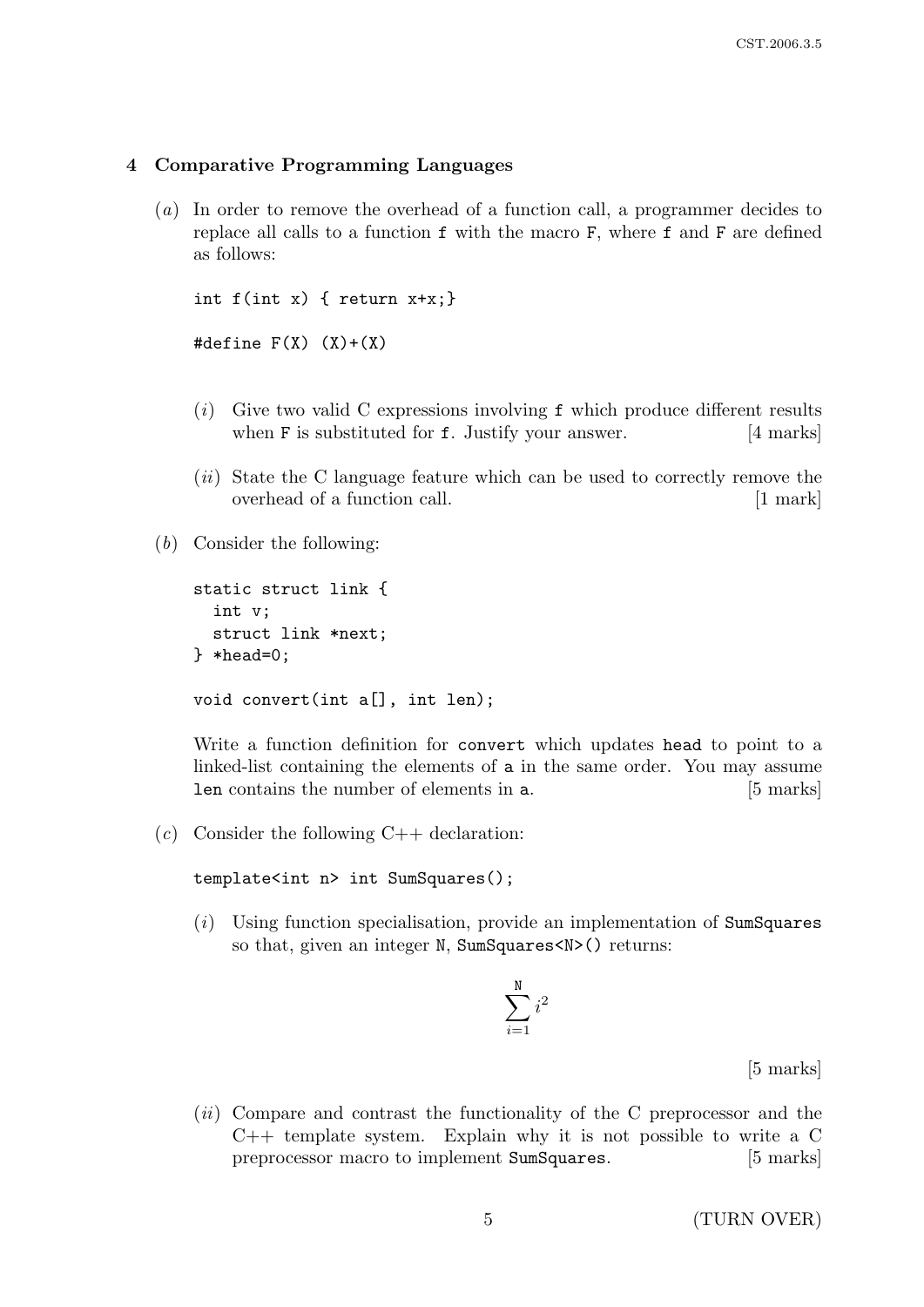## 5 Operating Systems II

Most modern computers include a translation lookaside buffer (TLB) to speed up address translation.

- (a) Describe with the aid of a diagram the basic operation of a TLB. [2 marks]
- (b) Some TLBs support process tags (sometimes called address space numbers). Explain how process tags could be used by an operating system, and what benefits might be expected. [2 marks]
- (c) Some TLBs support superpages of one or more sizes.
	- (i) Explain how superpages could be used to reduce the TLB footprint for operating system kernels. [2 marks]
	- (ii) Explain how superpages could be used to reduce the TLB footprint for processes. What additional considerations need to be taken into account in this case? How well do you think your scheme would work in practice? [4 marks]
- (d) Compare and contrast the way in which demand paging is performed in Unix and VMS. [10 marks]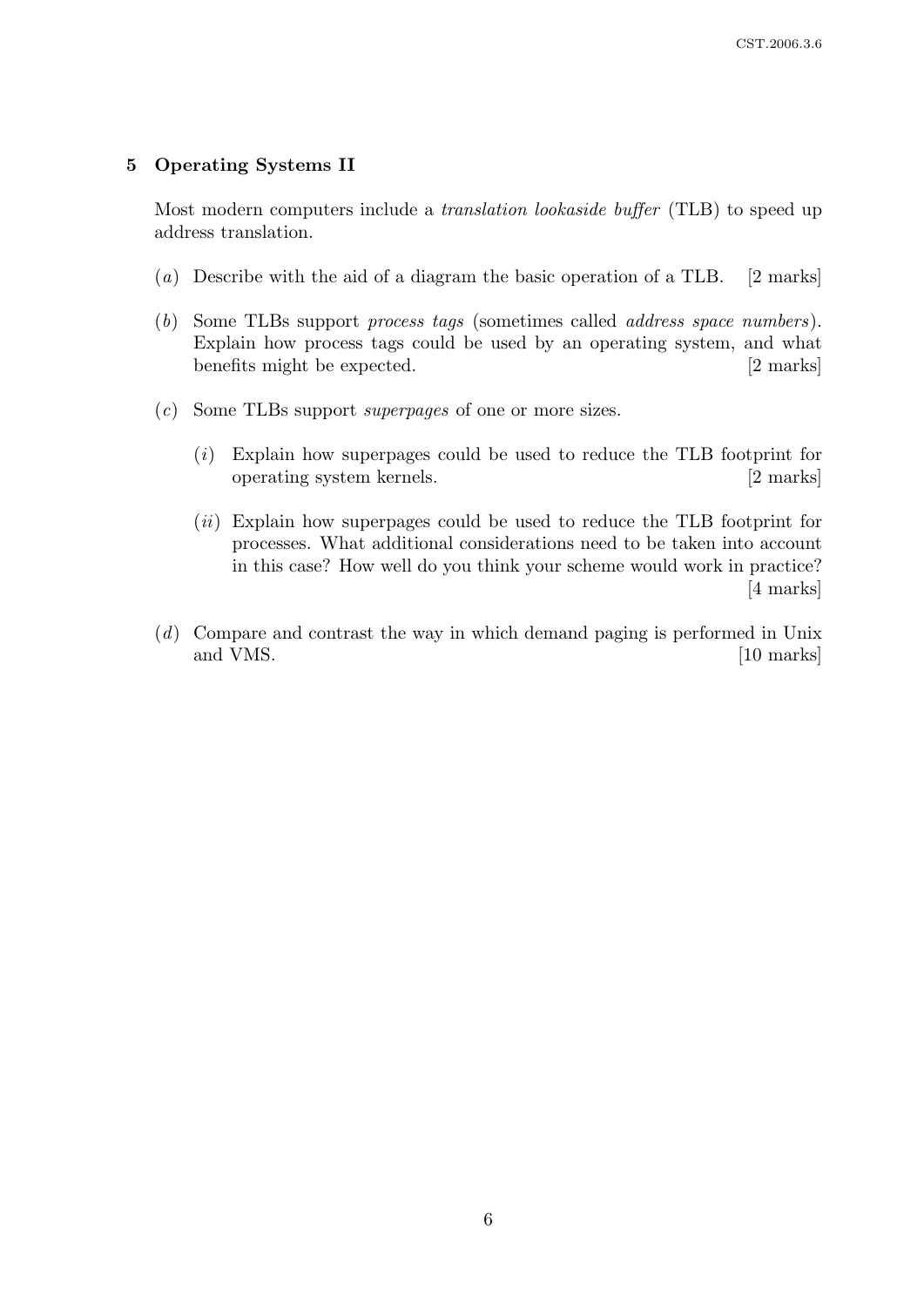#### 6 Numerical Analysis I

- (a) An IEEE Single Precision number is stored in 32 bits, of which 8 bits are reserved for the exponent. Explain the terms normalised number and hidden bit. How many bits are used to store the *significand*, and what is the *precision*? Show by means of a diagram how the bits are arranged in storage. [4 marks]
- (b) How is the value of the exponent stored? What are the stored values of the exponents  $e_{min}$  and  $e_{max}$ ? [3 marks]
- (c) Which values are represented by the following bit patterns? [Show signs where appropriate.]
	- (i) 00000000 00000000 00000000 00000000
	- (ii) 11111111 11111111 11111111 11111111
	- (*iii*) 00111111 10000000 00000000 00000000
	- (*iv*) 11000000 00000000 00000000 00000000
	- (v) 00000000 00000000 00000000 00000001
	- $(vi)$  01111111 10000000 00000000 000000000 [6 marks]
- (d) Define machine epsilon  $\varepsilon_m$ . Estimate its value in IEEE Single Precision.

[2 marks]

(e) What are the two sources of error in the formula

$$
f'(x) \simeq \frac{f(x+h) - f(x)}{h}
$$

and how does each type of error behave as h increases? Suggest a suitable value of h to use with this formula for IEEE Single Precision when  $f(x) = O(1)$ . [5 marks]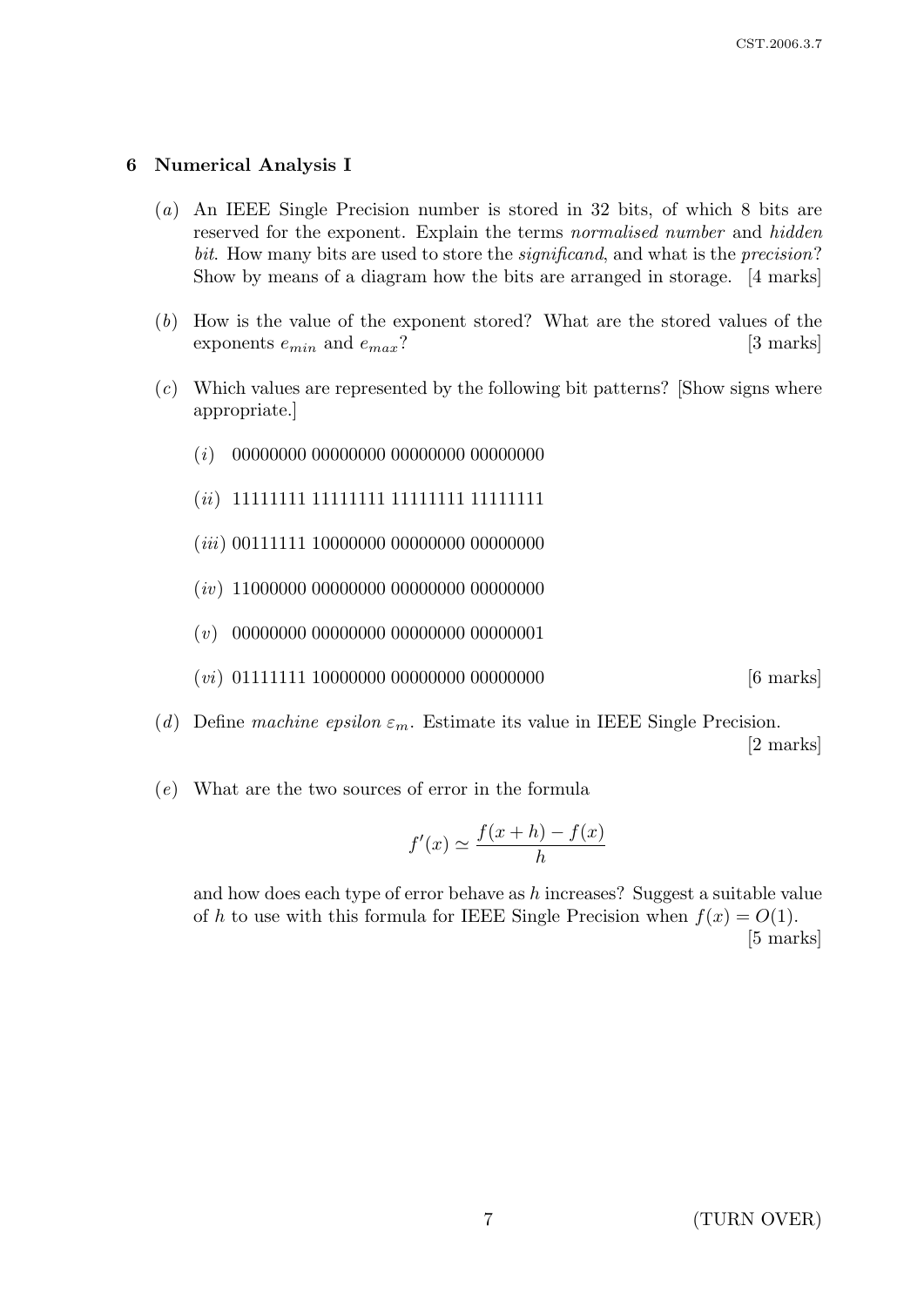#### 7 Computation Theory

- $(a)$  (i) Give a graphical representation of the following register machine program.
	- $L0: Z^+ \to L1$  $L1: L^- \rightarrow L2, L3$  $L2: Z^+ \to L0$  $L3: Z^- \rightarrow L4, L5$  $L4: L^+ \rightarrow L3$  $L5: X^- \rightarrow L1, L6$  $L6$ : HALT

[3 marks]

 $(ii)$  Assuming the contents of register Z is initially 0, when the program is run starting at instruction L0 what functions of the initial contents of registers  $X$  and  $L$  are computed in  $X$  and  $L$  when the machine halts?

[5 marks]

- $(b)$  (i) What is meant by a Turing machine, its configurations, transition relation and the computations it carries out? What does it mean to say that a computation halts? [6 marks]
	- $(ii)$  Given a Turing machine, is it decidable whether or not for all possible initial configurations the machine will not halt after 100 steps of transition? Justify your answer. [6 marks]

#### 8 Computer Graphics and Image Processing

- (a) Describe, in outline, each of the z-buffer, BSP tree, and painter's algorithm methods for rendering a set of 3D polygons. [4 marks each]
- (b) Compare and contrast the three methods. [8 marks]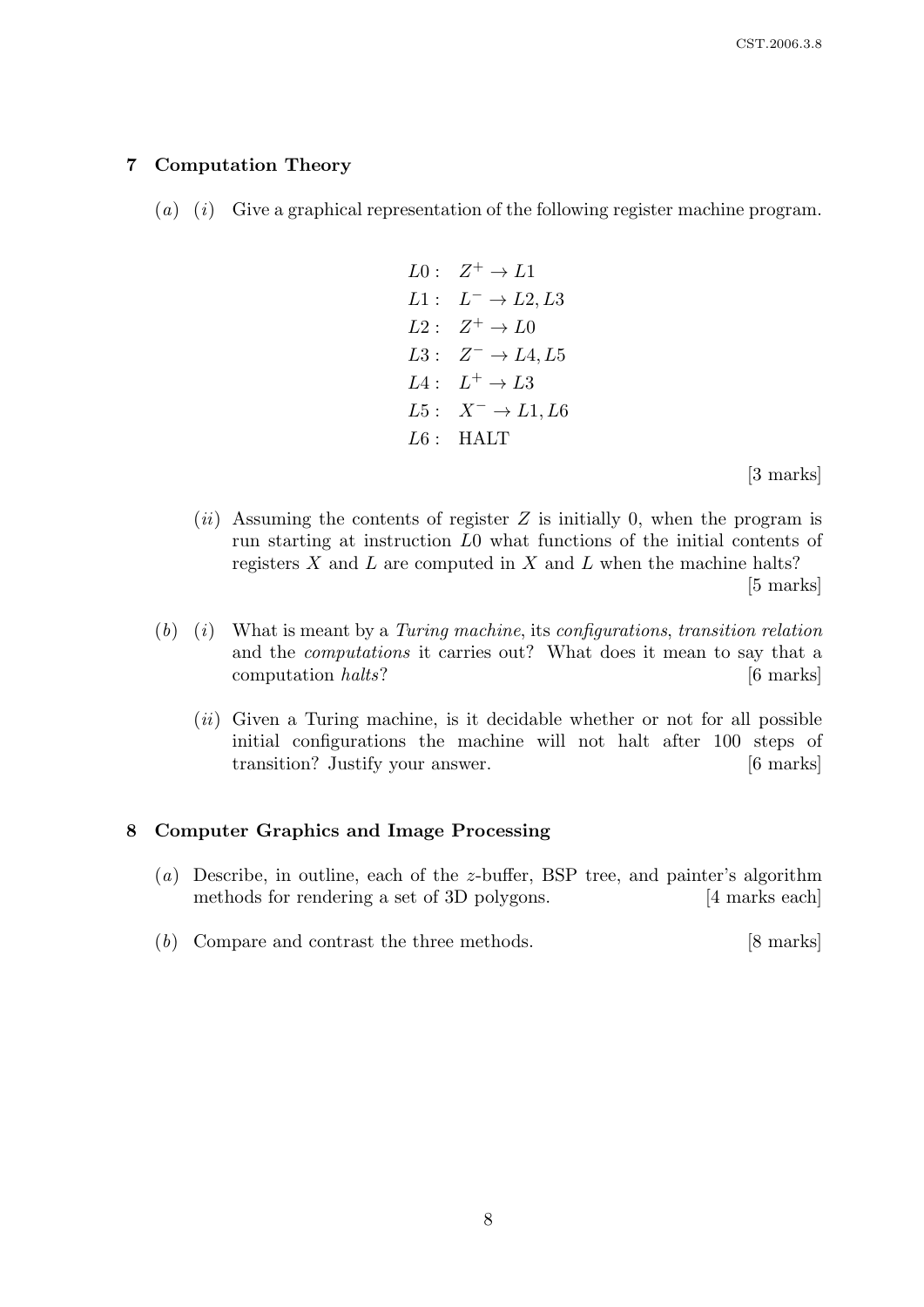## 9 Introduction to Security

- (a) Name three types of software vulnerability; give an example of each and a brief description of how each could be exploited. [9 marks]
- (b) Alice wants to attack Bob's computer via the Internet, by sending IP packets to it, directly from her own computer. She does not want Bob to find out the IP address of her computer.
	- $(i)$  Is this easier to achieve for Alice with TCP- or UDP-based application protocols? Explain why. [3 marks]
	- (*ii*) For the more difficult protocol, explain *one* technique that Alice could try to overcome this obstacle and one countermeasure that Bob could implement in his computer. [3 marks]
	- (*iii*) Name three functions that Alice's Internet service provider could implement to make it more difficult for Alice to achieve her goal? [3 marks]
- (c) In what way are  $TCP/UDP$  port numbers below 1024 special? [2 marks]